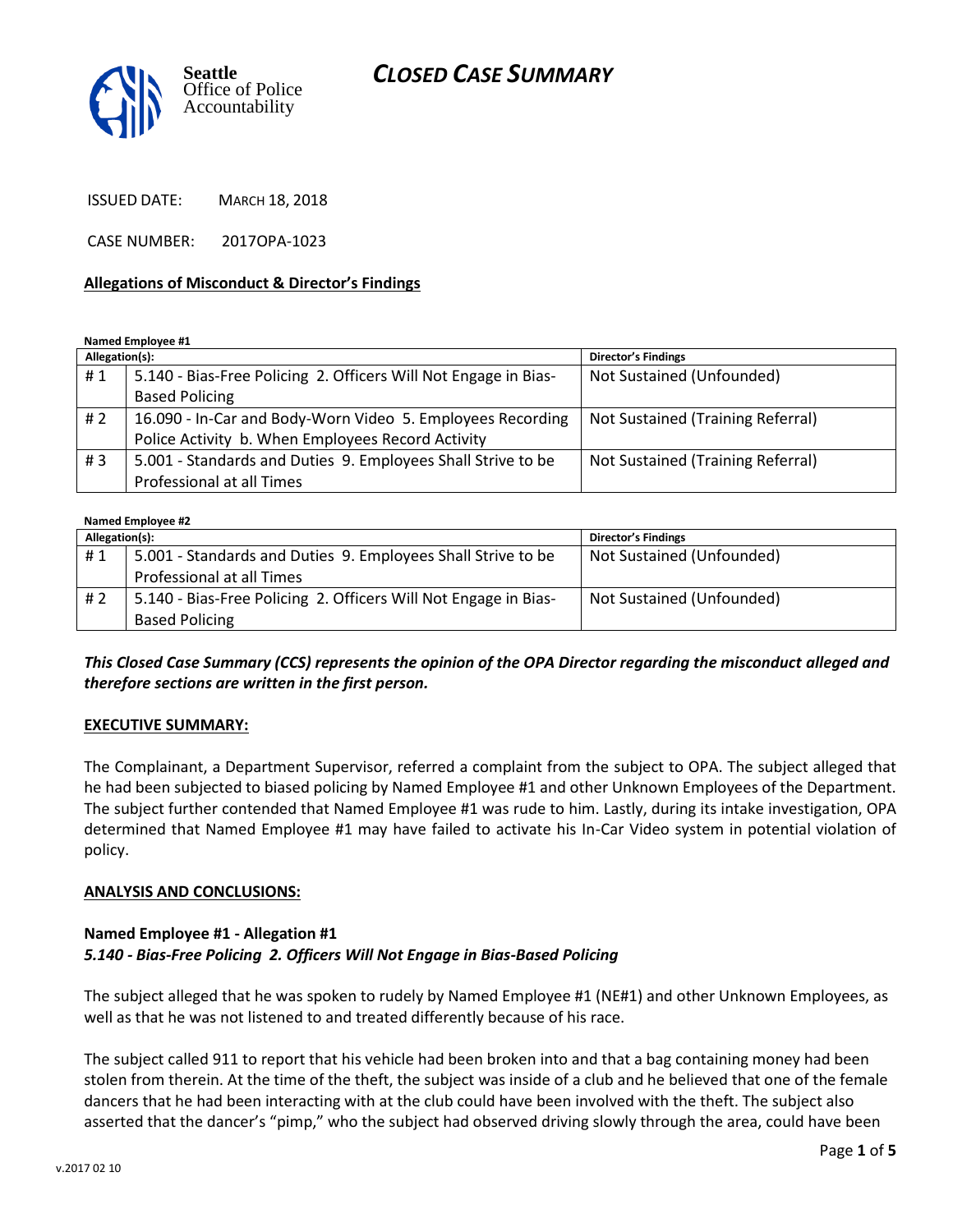

OPA CASE NUMBER: 2017OPA-1023

the perpetrator. The subject stated that he initially tried to report this theft to several Unknown Officers, but that he was ignored. NE#1 ultimately responded to the location of the theft and met with NE#1 to take a report from him.

As discussed below, there was no In-Car Video (ICV) of the interaction between NE#1 and the subject as NE#1 admittedly failed to record. Moreover, OPA made multiple unsuccessful attempts to interview the subject. OPA called him six times but he did not answer any of those calls and OPA was unable to leave voicemails. OPA also wrote the subject a letter asking for him to contact OPA; however, he did not respond. Accordingly, OPA's belief concerning what occurred in this case was pieced together from the subject's statement to NE#1's sergeant, the OPA complaint filed by the sergeant, and NE#1's OPA interview.

While NE#1 failed to properly activate his ICV as required by policy and while NE#1 may have lost his temper during the latter part of his interaction with the subject, I find no evidence that he engaged in biased policing. Moreover, that NE#1 interrupted the subject during their discussion was based on his inability to fully comprehend the subject's account, not because of the subject's race. Lastly, NE#1 took a number of steps to investigate this case, including: going to the scene; going to the subject's garage to photograph his vehicle; calling his sergeant when the subject made a complaint of bias; and writing a detailed report. Accordingly, I find no evidence that NE#1 treated the subject differently because of his status as an African-American man. For these reasons, I recommend that this allegation be Not Sustained – Unfounded.

#### Recommended Finding: **Not Sustained (Unfounded)**

### **Named Employee #1 - Allegation #2** *16.090 - In-Car and Body-Worn Video 5. Employees Recording Police Activity b. When Employees Record Activity*

SPD Policy 16.090-POL-5(b) requires that Department employees record delineated law enforcement activity on their ICV systems. Included in this activity is the response to dispatched calls and the interviewing of victims. Here, it is undisputed that NE#1 was required to record his interaction with the subject. It is further undisputed that NE#1, by mistake, failed to do so.

At his OPA interview, NE#1 provided a long explanation as to why he failed to record. Simply stated, NE#1 initially activated his system but when he arrived to take a report from the subject, the subject was not there and NE#1 instead responded to a call concerning an in-progress burglary. On his way, he turned off his ICV with the intention of turning it back on when he neared the location. He did so to ensure that each incident had its own separate ICV recording. While driving, he spoke with SPD Dispatch and was informed that the subject was coming back to the scene to meet him. NE#1 then returned to the location of the crime; however, when he did so, he forgot to reinitiate his ICV. Accordingly, his entire interaction with the subject was not recorded.

By failing to activate his ICV when he responded back to the location to take a report from the subject, NE#1 violated SPD policy. That being said, it was clear from NE#1's OPA interview that this was a mistake. That this was a mistake was further corroborated by the fact that NE#1 reported telling both OPA and his sergeant that he informed the subject multiple times that he was being audio and video recorded. I further note that NE#1 notified his supervisor of his failure to activate his ICV as soon as he realized it and documented his error in the General Offense Report he completed for this incident.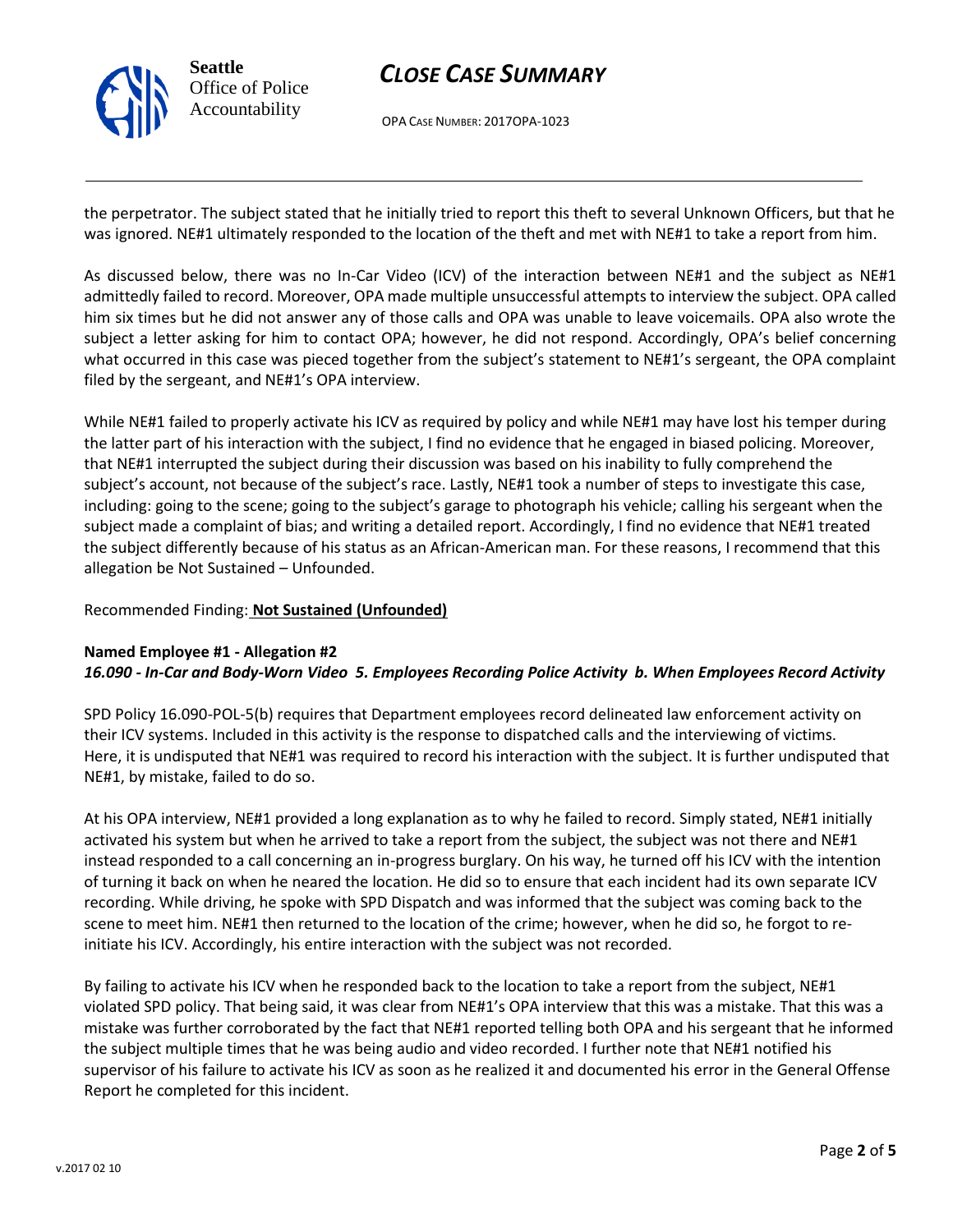

OPA CASE NUMBER: 2017OPA-1023

Had NE#1 not taken these steps and had he not been as forthcoming as he was during his OPA interview, I would have recommended that this allegation be Sustained. However, based on NE#1's recognition that he made a mistake and his acceptance of responsibility, as well as his timely reporting and documentation of the violation, I recommend that this allegation be Not Sustained – Training Referral.

Recommended Finding: **Not Sustained (Training Referral)**

### **Named Employee #1 - Allegation #3** *5.001 - Standards and Duties 9. Employees Shall Strive to be Professional at all Times*

As NE#1 errantly did not record this incident, the only record of his interaction with the subject is captured in the OPA complaint submitted by NE#1's sergeant, the screening of the subject's bias complaint by the sergeant that was recorded on ICV, and NE#1's OPA interview. The OPA complaint characterized the subject as feeling that NE#1 did not listen to him and treated him differently because he was African-American. During his conversation with the sergeant, the subject stated that NE#1 had an "attitude" at the inception of the call and continually interrupted him during his recounting of the incident to ask him questions. The subject told the sergeant that NE#1 told him that if he did not "be quiet" NE#1 would not take a report. The subject said that NE#1 treated him as if he was a drug user. The subject told the sergeant that when he made the bias complaint, NE#1 said: "Don't you go anywhere, my sergeant is on the way." The sergeant stated that the subject would have been free to leave at any time during his interaction with NE#1 and said that she would speak with NE#1 concerning this complaint. She also initiated an OPA complaint on his behalf.

During his OPA interview, NE#1 provided significant detail concerning his interaction with the subject. NE#1 described that the subject began to relay what had occurred. NE#1 characterized his account as convoluted and reported asking follow-up questions in an attempt to clarify what had occurred. NE#1 recounted that after the third time he interjected, the subject got agitated and even told him to shut up. NE#1 then went with the subject to his garage to photograph his vehicle. At that point, NE#1 stated that the subject was angry at him. NE#1 told OPA that he said to the subject: "if you're going to verbally abuse me like this, you know, I'm just gonna walk away. If you want the report then let me get the story straight and I'll do this report for you." NE#1 recalled that the subject then made the bias complaint against him. NE#1 reported that he "yelled" at the subject: "hey, now I have to have my Sergeant come investigate this. If you wanna freakin' make up a biased complaint I have to have my Sergeant come here. So if you wanna wait here for my Sergeant and complain to her that's fine."

SPD Policy 5.001-POL-9 requires that SPD employees "strive to be professional at all times." The policy further instructs that "employees may not engage in behavior that undermines public trust in the Department, the officer, or other officers." (SPD Policy 5.001-POL-9.)

Given that there is no recording of this incident and given the disputes of fact between the parties, I cannot definitively determine the exact nature of NE#1's interaction with the subject. Based on the subject's account, NE#1 had an attitude out of the gate, was rude, repeatedly interrupted him, and would not listen to him. NE#1, for his part, described the subject as being agitated and explained that the reason he interrupted the subject was to understand what had happened and to more thoroughly investigate and accurate report this incident. NE#1 admitted telling the subject that if he did not stop verbally abusing him NE#1 would not write a report, as well as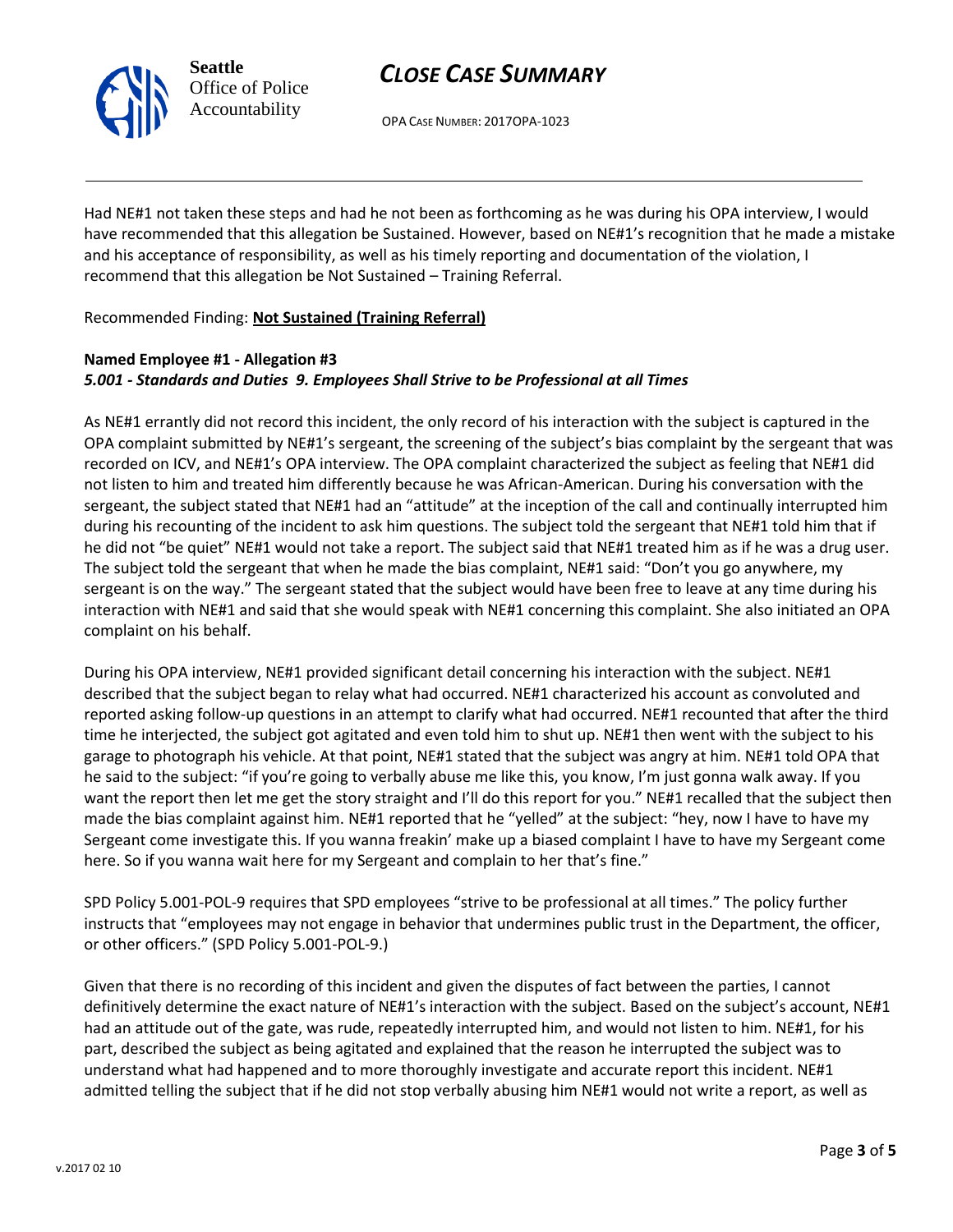

OPA CASE NUMBER: 2017OPA-1023

yelling at the subject after the bias complaint was made. It was clear from my reading of NE#1's OPA interview that he was upset by that allegation, which he believed to have no merit.

I find that the subject was clearly angry based on his recorded interview with the sergeant. This anger may have been understandable based on the fact that he had just been the victim of a crime, but I find it likely that he took this anger out on NE#1, who had gone to the scene to help him. NE#1 clearly lost his patience at the end of his interaction with the subject, and he was upset at being verbally abused and then being accused of being racist. I can also understand his frustration; however, he should not have yelled at the subject. NE#1, as a police officer, is held to a higher standard. Even if he was accused of biased policing, he should have removed himself from the situation and called his supervisor, not engaged in a heated back and forth with the subject.

That being said, I do not feel that NE#1's behavior violated policy. Instead, I recommend that NE#1 receive a Training Referral.

• **Training Referral**: NE#1 should receive counseling from his chain of command concerning his interaction with the subject. He should be reminded that, even when he is accused of engaging in bias, he should attempt to remain calm, remove himself from the situation, and notify a supervisor. While it is understandable that NE#1 was frustrated by the allegation and what he perceived to be verbal abuse from the subject, the Department's expectation is that he will control his temper and maintain his professionalism. This counseling should be memorialized in a PAS entry.

#### Recommended Finding: **Not Sustained (Training Referral)**

#### **Named Employee #2 - Allegation #1** *5.001 - Standards and Duties 9. Employees Shall Strive to be Professional at all Times*

Along with the biased policing that he contended that NE#1 engaged in, the subject also alleged that several Unknown Officers had failed to help him earlier that evening and that this failure to assist him was based on his race. This conduct, if true, could constitute unprofessionalism and biased policing in violation of SPD policy. As such, these two allegations were classified against an Unknown Employee. OPA determined the identity of one officer who was in the vicinity of the theft for approximately four minutes that evening. OPA interviewed that officer and he stated that he did not recall being flagged down by anyone that evening or anyone asking him for help. He further told OPA that he would not refuse to help someone and would not treat anyone differently based on race. As such, and despite best efforts, OPA was ultimately unable to identify the Unknown Employee who purportedly engaged in this conduct.

From my review of the ICV, the documentation associated with this incident, and the statements provided, I find insufficient evidence to prove that an Unknown Employee was unprofessional towards the subject. As such, I recommend that this allegation be Not Sustained – Unfounded.

#### Recommended Finding: **Not Sustained (Unfounded)**